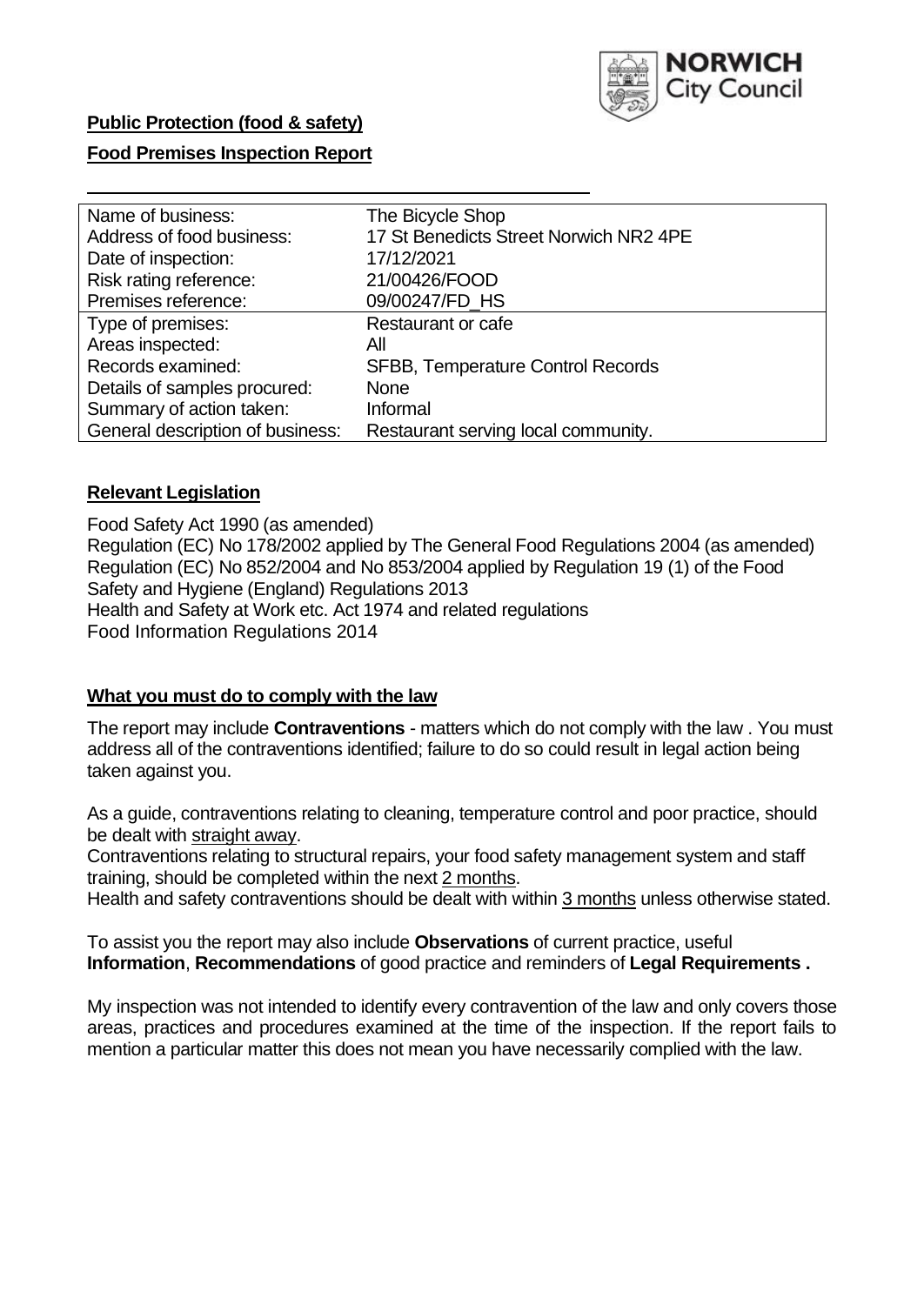# **FOOD SAFETY**

### **How we calculate your Food Hygiene Rating:**

 The food safety section has been divided into the three areas which you are scored against for the hygiene rating: 1. food hygiene and safety procedures, 2. structural requirements and 3. confidence in management/control procedures. Each section begins with a summary of what was observed and the score you have been given. Details of how these scores combine to produce your overall food hygiene rating are shown in the table.

| <b>Compliance Area</b>                     |          |    |           | <b>You Score</b> |                |    |           |    |                |  |  |
|--------------------------------------------|----------|----|-----------|------------------|----------------|----|-----------|----|----------------|--|--|
| <b>Food Hygiene and Safety</b>             |          |    |           | $\overline{0}$   | 5              | 10 | 15        | 20 | 25             |  |  |
| <b>Structure and Cleaning</b>              |          |    |           | $\Omega$         | 5.             | 10 | 15        | 20 | 25             |  |  |
| Confidence in management & control systems |          |    | $\Omega$  | 5                | 10             | 15 | 20        | 30 |                |  |  |
|                                            |          |    |           |                  |                |    |           |    |                |  |  |
| <b>Your Total score</b>                    | $0 - 15$ | 20 | $25 - 30$ |                  | $35 - 40$      |    | $45 - 50$ |    | > 50           |  |  |
| Your Worst score                           | 5.       | 10 | 10        |                  | 15             |    | 20        |    | $\blacksquare$ |  |  |
|                                            |          |    |           |                  |                |    |           |    |                |  |  |
| <b>Your Rating is</b>                      | 5        |    |           | 3                | $\overline{2}$ |    |           |    | $\overline{0}$ |  |  |

Your Food Hygiene Rating is 4 - a good standard



# **1. Food Hygiene and Safety**

 with legal requirements. You have safe food handling practices and procedures and all the Food hygiene standards are high. You demonstrated a very good standard of compliance necessary control measures to prevent cross-contamination are in place. Some minor contraventions require your attention. **(Score 5)** 

### Contamination risks

 with bacteria or allergens or its physical contamination with dirt, foreign objects or **Contravention** The following exposed food to the general risk of cross-contamination chemicals:

• flaking plaster above food and drink equipment in main downstairs bar area

### Hand-washing

**Observation I** was pleased to see handwashing was well managed.

### **2. Structure and Cleaning**

 satisfactory standard but there are some repairs and/or improvements which are required The structure facilities and standard of cleaning and maintenance are of a generally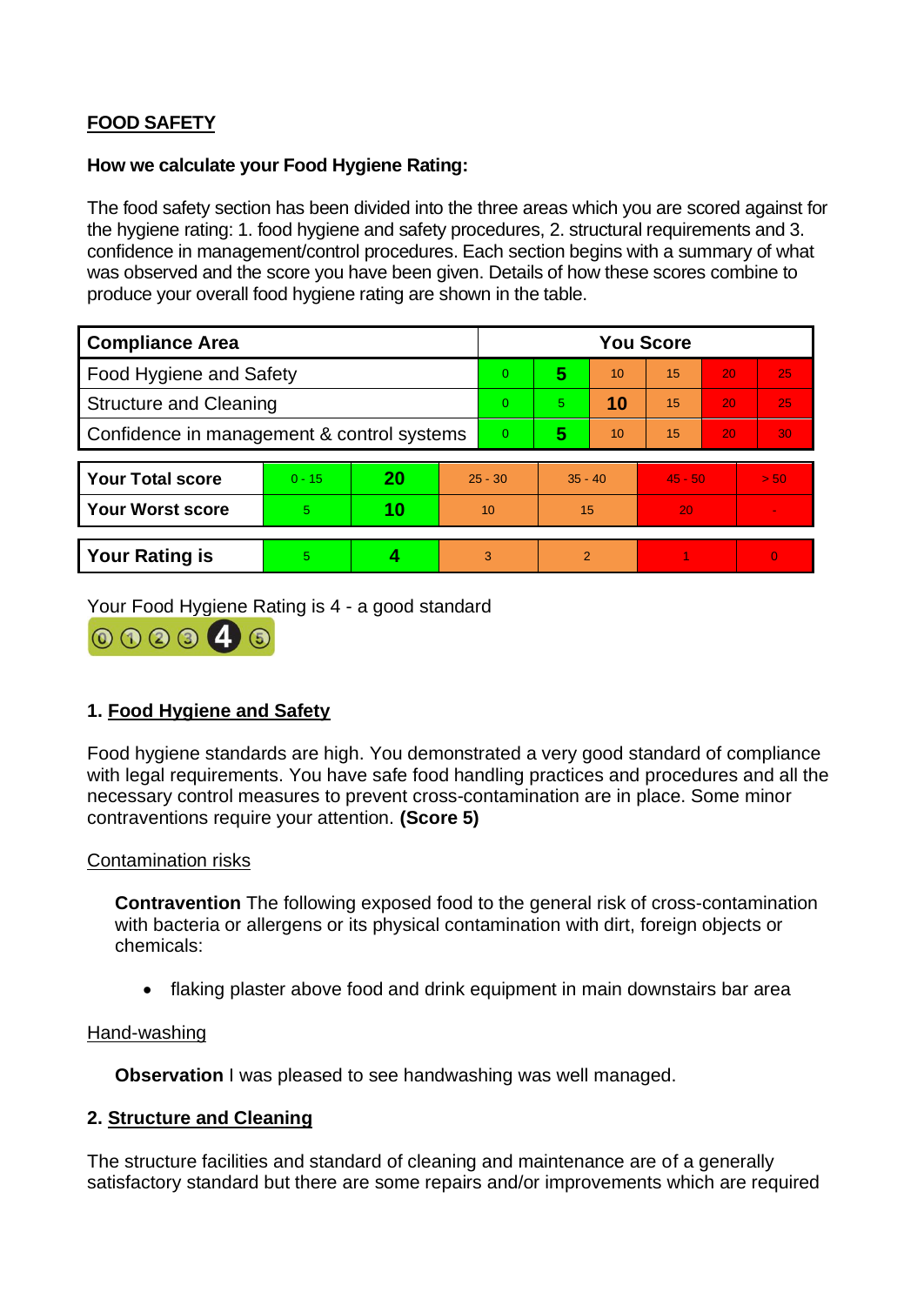in order for you to comply with the law. Pest control and waste disposal provisions are adequate. The contraventions require your attention; although not critical to food safety they may become so if not addressed. **(Score 10)** 

### Cleaning of Structure

**Contravention** The following items were dirty and require more frequent and thorough cleaning:

- floor/wall junctions
- around equipment feet
- high level cleaning

**Contravention** The following items could not be effectively cleaned and must be covered or made non-absorbent:

- mdf or chipboard shelves
- chipped dented wooden architrave
- wooden furniture

### **Maintenance**

**Contravention** The following had not been suitably maintained and must be repaired or replaced:

- wall surfaces
- splits or holes in flooring
- loose coving at wall floor junction

# Pest Control

**Contravention** Pest proofing is inadequate particularly in the following areas:

- no fly screens to the open window in dry store
- broken/damaged/ill fitting fly screens in upstairs kitchen and food storage rooms

# **3. Confidence in Management**

 of compliance with the law. You have a good track record. There are some minor maintained. Your staff are suitably supervised and trained. You have a good track record. A food safety management system is in place and you demonstrate a very good standard contraventions which require your attention.Your records are appropriate and generally There are some minor contraventions which require your attention. **(Score 5)** 

### Proving Your Arrangements are Working Well

**Contravention** You are not working to the following safe methods in your SFBB pack:

- 4-weekly checks
- training records / supplier lists

# **Traceability**